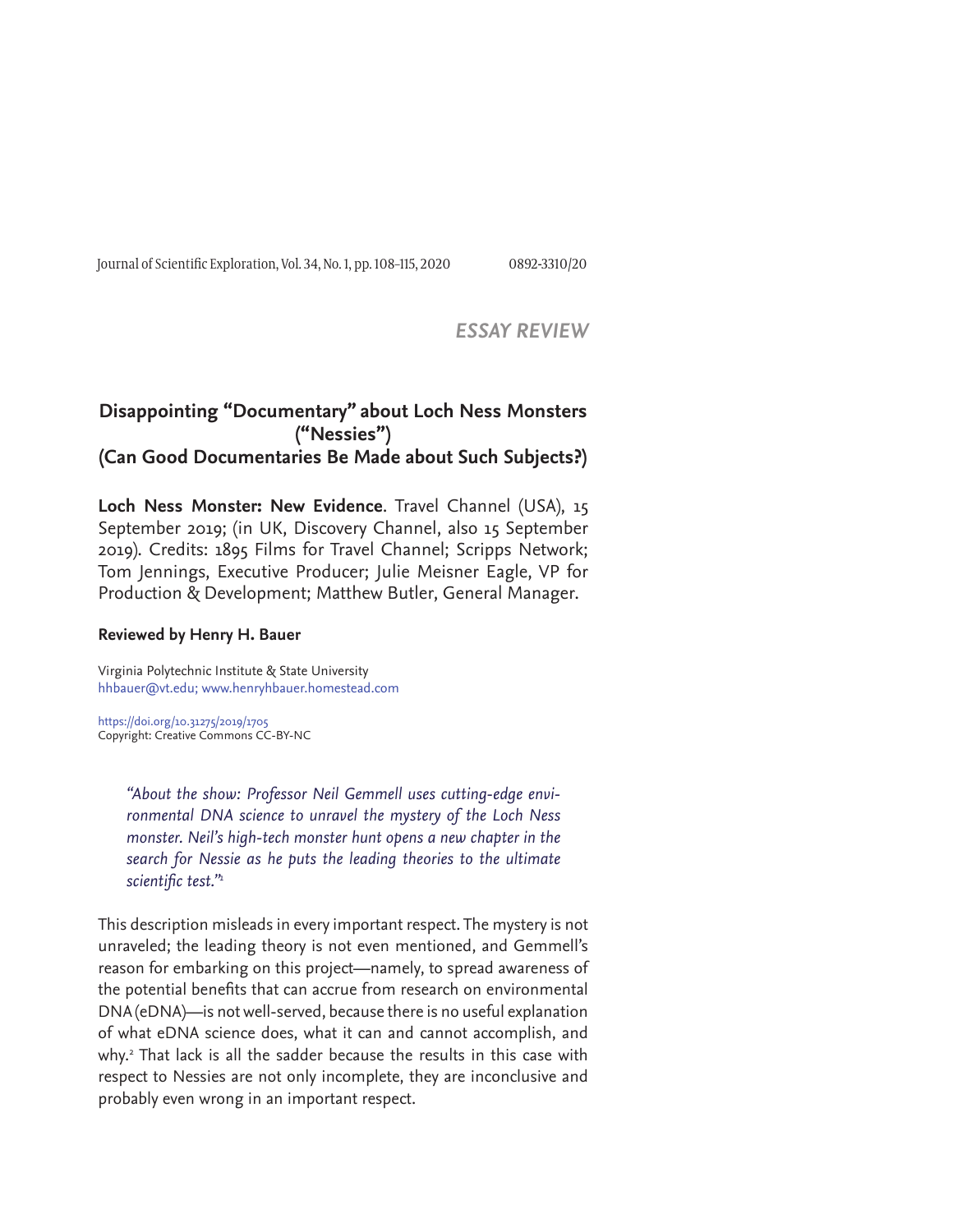The significance of the "new evidence" claimed in the title of this film could surely be appreciated only in the context of the earlier evidence. That has been described in full detail in at least a dozen respectably sourced and documented books by both believers and disbelievers that Nessies are real animals.3 Of central importance is Constance Whyte's (1957) *More Than a Legend*, which brought renewed attention to Nessies after a dozen-or-so years in which the media and the public had been preoccupied with World War II and its aftermath. An article by Whyte had led to a foray to Loch Ness by Tim Dinsdale, who was able to obtain in 1960 what remains the clearest objective evidence for the presence of a large animal in Loch Ness. Whyte also developed the explanation that has become accepted by almost all serious researchers: that Nessies are a population of originally marine creatures that used to visit the fjord, the arm of the North Sea that Loch Ness was for a time after the last Ice Age, before the land rose when freed from the heavy weight of mile-high ice and the erstwhile fjord became cut off from the ocean as Loch Ness. Ancestors of Nessies were trapped and led eventually to a population adapted to fresh water, as rain and run-offs from the surrounding hills slowly morphed a saltwater fjord into a fresh-water loch. That the Loch had indeed been part of the North Sea for a time after that Ice Age was proven much later by the fortuitous discovery of marine deposits on the floor of Loch Ness (Rines & Dougherty, 2003).

The producers of the Travel Channel piece<sup>4</sup> appear to have been ignorant of these central and crucial facts. Thus the film declares as essentially disproved the "Jurassic hypothesis" of a lone plesiosaur resident in the Loch for a long time, a hypothesis not held by any serious Nessie fan or believer for half a century or more, if ever. The film displays further ignorance by calling plesiosaurs "scaly" reptiles; and by describing as "popular" explanations that Nessies might be catfish or sturgeons, each of which has been suggested by only a single individual without finding general support among believers or disbelievers alike. Smaller errors and deficiencies are so innumerable as to preclude individual mention. Still images, including some known fakes and mistakes, are flashed on and off without explanation, together with creative film-clips of plesiosaur-like images cruising in imagined waters.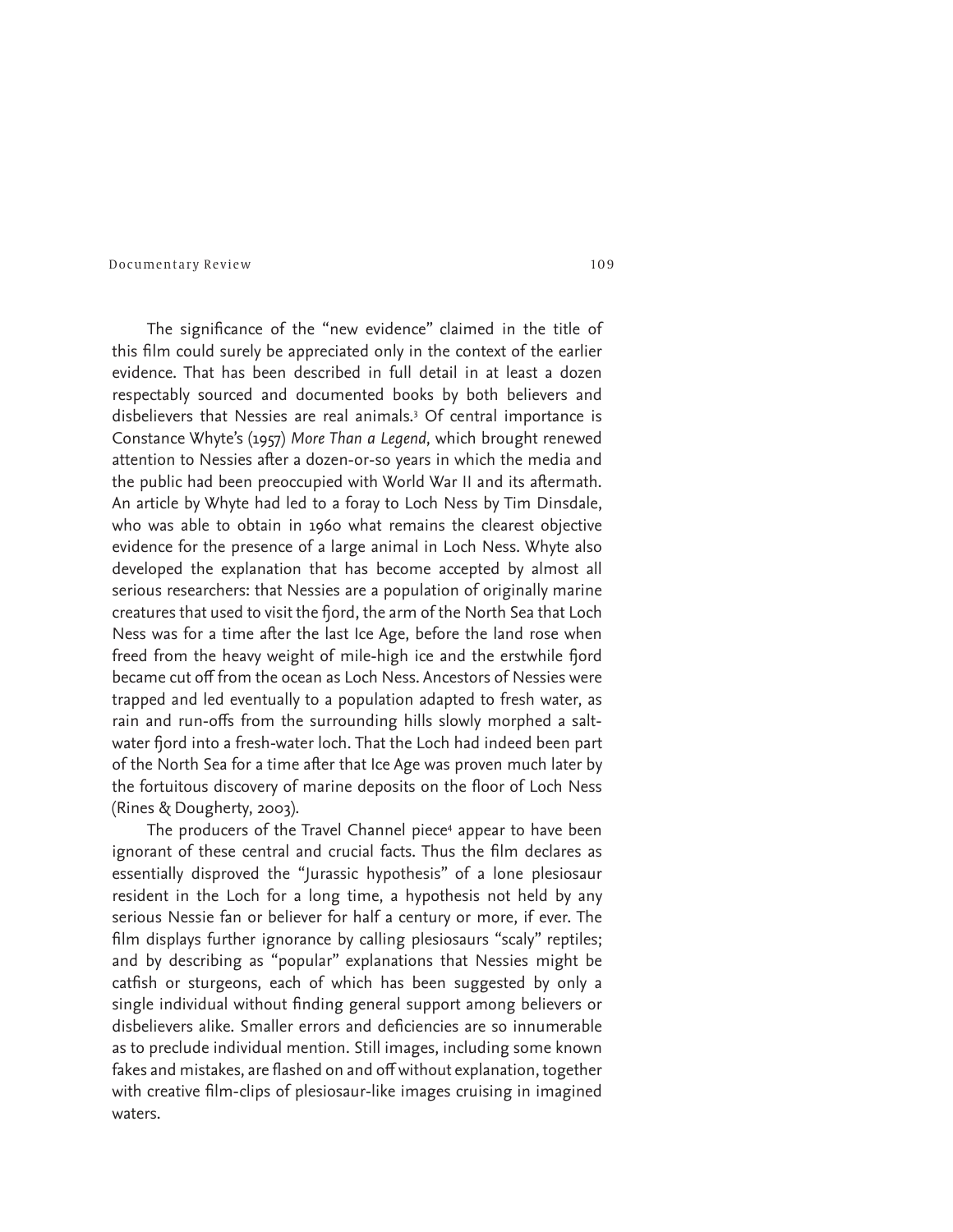110 Henry H. Bauer

The allegation is properly repudiated that the most famous, iconic photo of a Nessie, "the Surgeon's photo", was a hoax; but it was not Loren Coleman who repudiated it "for the first time" for this film, but most comprehensively Karl Shuker (1995, p. 87), who is as prominent a cryptozoologist as Loren Coleman.

Grossly misleading is the assertion that in the 1980s Adrian Shine "led the charge" to employ sonar. Mackal (1976, pp. 296–308) lists 16 pertinent sonar observations at Loch Ness between 1954 and 1972 and describes in detail the highly informative ones by the Birmingham University team in 1968 and by Love in 1969. The underwater photos, obtained by a team led by Robert Rines that included renowned flash photographer and Medal-of-Freedom recipient Harold Edgerton and which had been analyzed by the computer experts at the Jet Propulsion Lab, are described absurdly as "subjectively" interpretable by contrast to the objective evidence of DNA.

One of the witnesses given considerable prominence is Gordon Holmes, and serious attention is given to the video he obtained, which any experienced observer at Loch Ness recognizes as not a wake but a puff of wind (or two puffs). Even more film-time is wasted on noting that some people offer supernatural "explanations" for Nessies, with much about the occultist Aleister Crowley who resided for some years at Boleskine House on the southern hillside above Loch Ness—all irrelevant to Nessies and to eDNA.

Throughout the film, the expected, indeed predicted outcome of Gemmell's research is described in hyperbolic terms that nothing could possibly live up to, for instance that Nessie would not escape detection this time even though she remains "the world's greatest mystery." It is also absurdly wrong to claim that "scientists" have been searching for Nessie since the first reported sighting 1,500 years ago, or that people have been bringing "the best science of the day" to the hunt for Nessie for some 50 or 60 years.

After all the hype, in the last few minutes the film offers some actual results. Some 500 million DNA sequences were garnered from 250 samples of Loch Ness water. It is no disappointment, no surprise, that none of the DNA could be ascribed to what one would expect from a "Jurassic reptile", since no serious fan considers Nessie to be a longsurviving plesiosaur: At most, a quite popular theory is that Nessies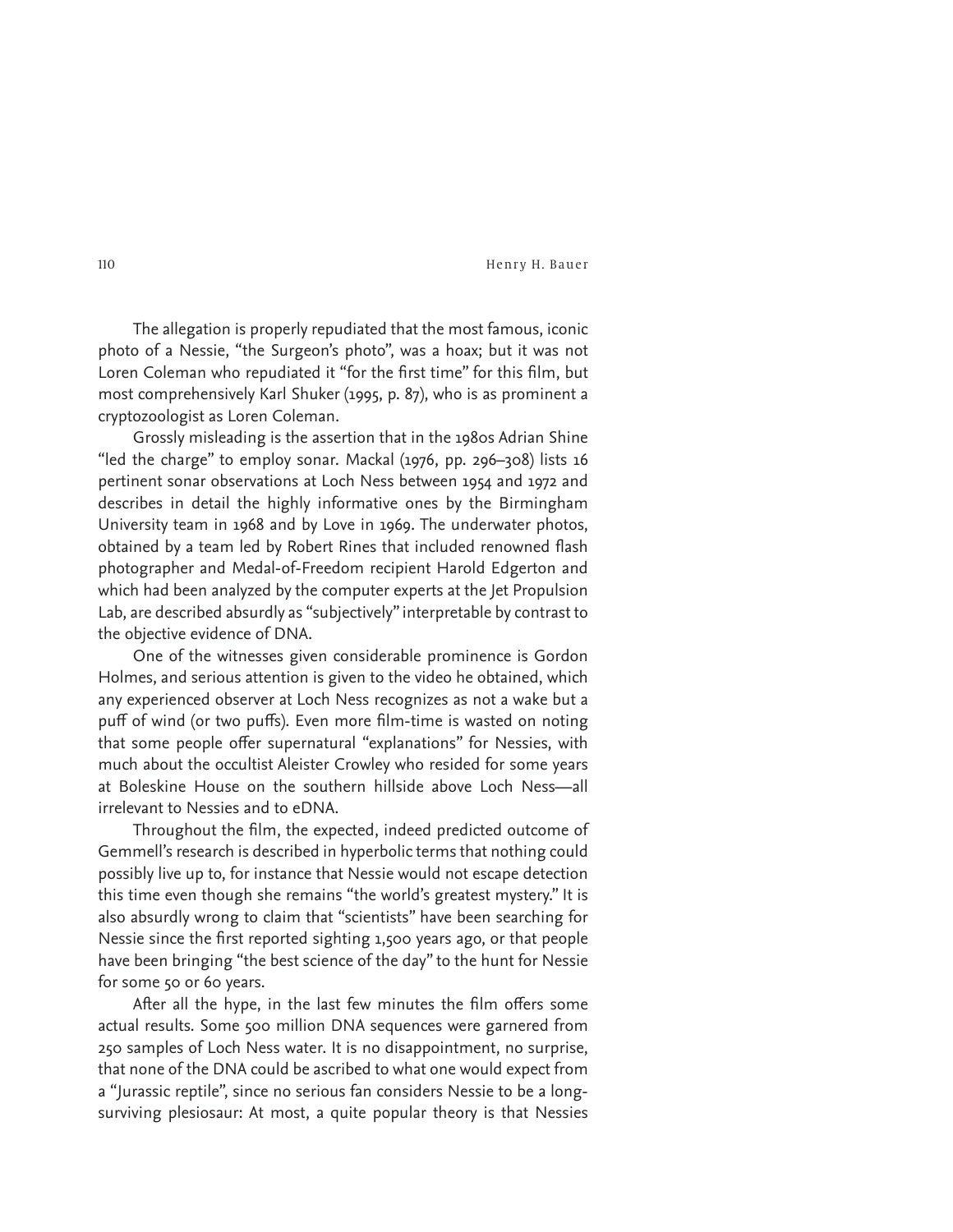are the result of tens of millions of years of evolutionary change from marine-living ancestors related in some way to the long-extinct plesiosaurs. What is intensely disappointing is to be told at the very end of the film that  $25\%$  of the DNA samples remain unidentified. Gemmell quite properly promises, as a scientist should, that these data will be made fully available and that other additional identifications may eventually follow.

Owing to the earlier-mentioned lack of even rudimentary background research by the film's producers, Gemmell had been badly let down as to the possible identity of Nessie: The copious prevalence of eel DNA is allowed to suggest that Nessies might in fact be very large eels. As Steve Feltham notes at the very end of the film, anyone who suggests that interpretation to an eyewitness would be simply laughed out of the room. No one has ever reported the sinuously sideto-side body-flexing motion by which eels move; moreover, the 5-footwide hump in the Dinsdale film is certainly not an eel; the underwater photographs of Robert Rines, of a long-necked creature with paddleshaped fins, cannot be construed as showing an eel. That the bottom of Loch Ness harbors many eels has been known for a very long time, without any serious argument being offered for Nessies being eels.

Concerning new information about what Nessies might be, the silver lining (for this reviewer and Nessie fan at least) is the absence of catfish or sturgeon DNA, the latter being Adrian Shine's most recent attempt to pooh-pooh the possible reality of any kind of "monster."

## **CAN GOOD DOCUMENTARIES BE MADE ABOUT SUCH SUBJECTS?**

Perhaps not. The judgment of what is good depends inevitably on the conscious beliefs and unconscious biases of those who judge; and on any controversial topic, it is rare to find truly uncommitted, open-minded individuals; and even if such rarities were to make a documentary, it would find no favor with the great majority of people, who are committed, wittingly or unwittingly, to one side or the other. On matters of knowledge just as in politics or religion, the openminded moderate few are appreciated by neither of the opposing sides.

The inescapable trouble is that evidence does not speak for itself.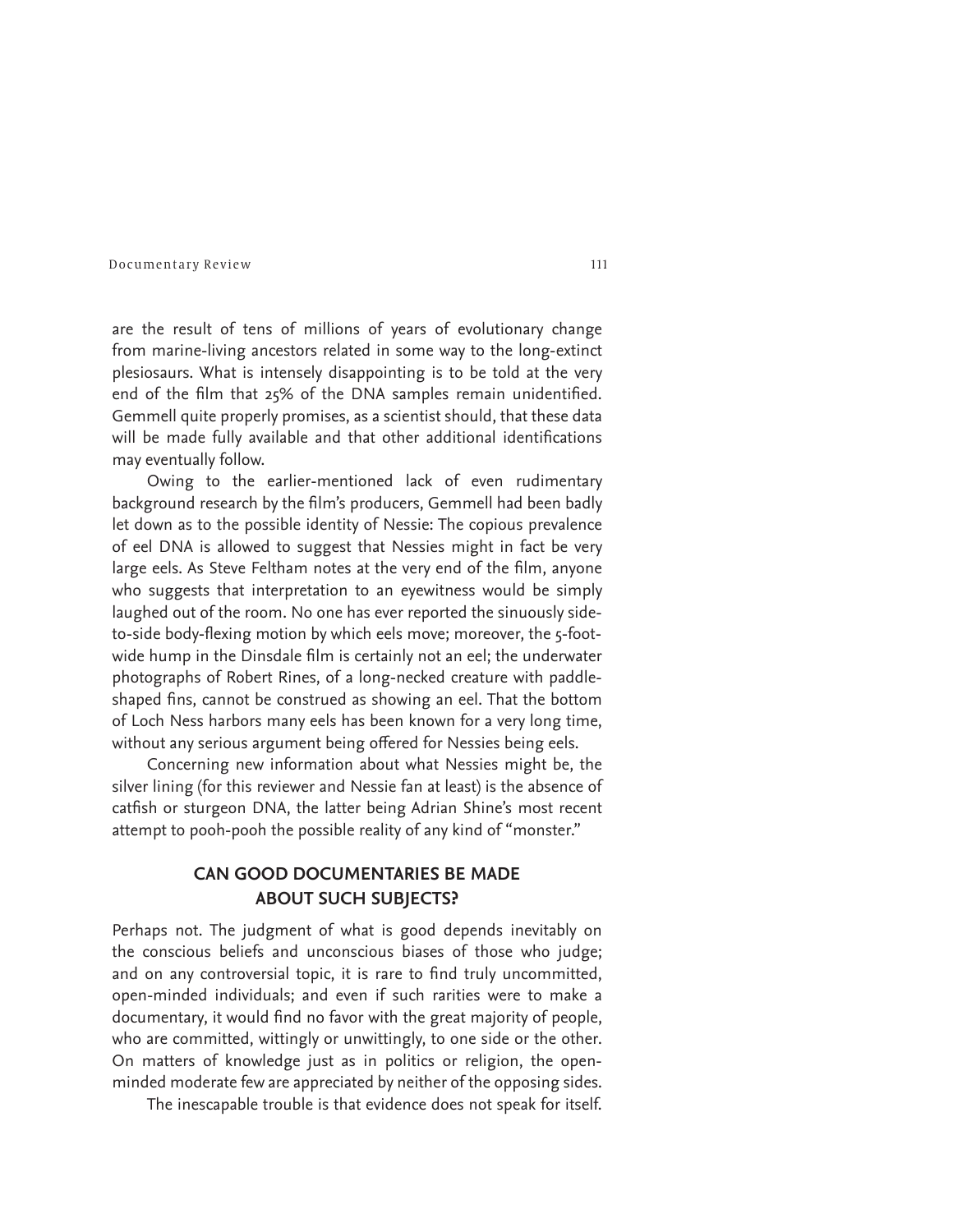112 Henry H. Bauer



**Figure 1. Neil Gemmell at Loch Ness.**

As philosophers have long pointed out, "facts are theory-laden": We are interested not in unadorned facts but in *meaningful* facts. The plain facts may be black lines and shaded areas on a white background, but our interest is in what those depict: facial silhouettes facing one another, or a flower vase? A pretty young girl or an old crone? (Bauer, 2017, p. 128, figure 3). Such ambiguity has been illustrated for Nessies by how the very same pieces of evidence are interpretable quite plausibly as "The monster is a myth" (Bauer, 1986, chapter 1) or "The monster exists" (Bauer, 1986, chapter 2).

 Nevertheless, documentaries useful to a wide range of interested parties as well as to the general public could be produced even by somewhat biased or previously ignorant production teams provided that they supported their script writers with reasonably accurate information about relevant written sources and appropriate contacts with contemporary individuals who might have pertinent expertise. The present film does mention such properly knowledgeable and relatively unbiased individuals as Loren Coleman, Steve Feltham, and Gary Campbell. Unfortunately, the production was also heavily influenced by Adrian Shine; quite understandably so, since he runs the prominent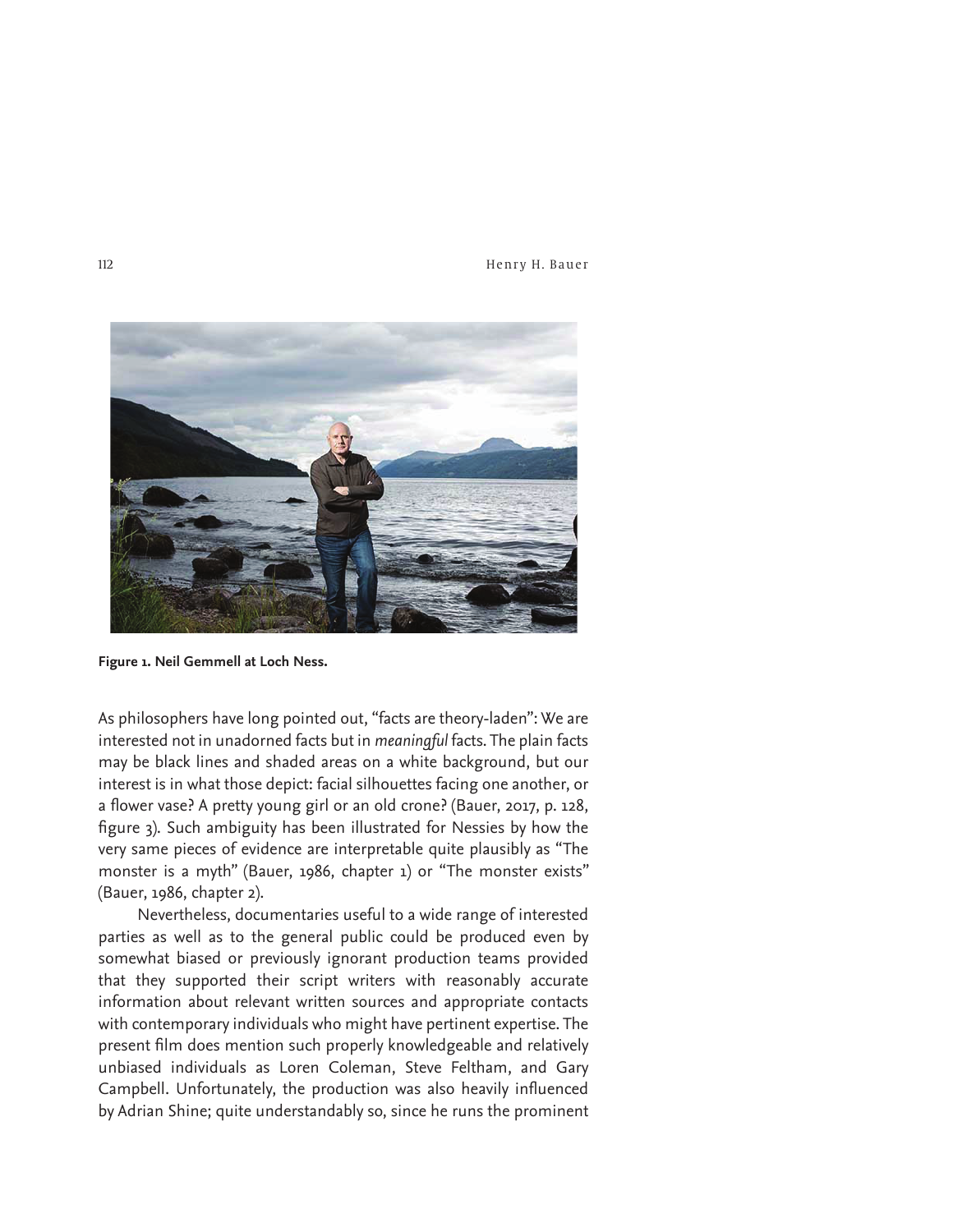Loch Ness Centre in the village of Drumnadrochit which is the traditional center of Nessie seeking. But for most people, "Loch Ness" means "Loch Ness Monster", and they expect a "Loch Ness Centre" to inform fairly neutrally about Nessies. Shine and the Centre, however, discount anything that cannot be explained in terms of what is already known. Over the years, Shine morphed from courageous and innovative monster-hunting researcher at Loch Morar into a dogmatic denier of anything like a "monster"; and he has converted Tony Harmsworth's highly informative early-1980s exhibition about Nessie matters into a case for disbelief.

What led to Shine's change of heart is hard to fathom, since in 1982 he wrote that "having established that there is nothing impossible about 'Loch Ness Monsters' from a scientific point of view"; and he reported that his team had "made no less than 40 [sonar] contacts of interest . . . stronger and deeper than the known fish" (Loch Ness  $\&$ Morar Project, 1983), thereby confirming earlier work by others.

In earlier days, Shine had displayed considerable insight with the accurate as well as pretty observation that conducting a surface watch for Nessies amounted to "a war of attrition against the laws of chance"; and he had also made an important point that should inform all eyewitnesses, that any phenomenon at Loch Ness that exhibits periodicity, somewhat regular recurrence, most likely is owing in some way to wave or wake disturbances. Yet nowadays Shine dismisses sonar observations as artefacts, and insists that the Surgeon's photo was hoaxed, that Rines's underwater photos were of rocks and debris and shadows on the Loch's bottom, and that the 5-foot-wide hump filmed by Dinsdale could only be a boat disguised by unusual circumstances of lighting and weather—no matter that the hump produced a broad wake with no sign of the propeller wash that would inevitably have been made by any of the fishermen's boats on the Loch. I'm reminded of the Christian who claimed to have been converted because the arguments offered against Christianity were so self-evidently absurd: If the best way that debunkers can find to discount the Dinsdale film is to say that the hump was a boat,<sup>5</sup> then Nessies most certainly are large, unidentified animals.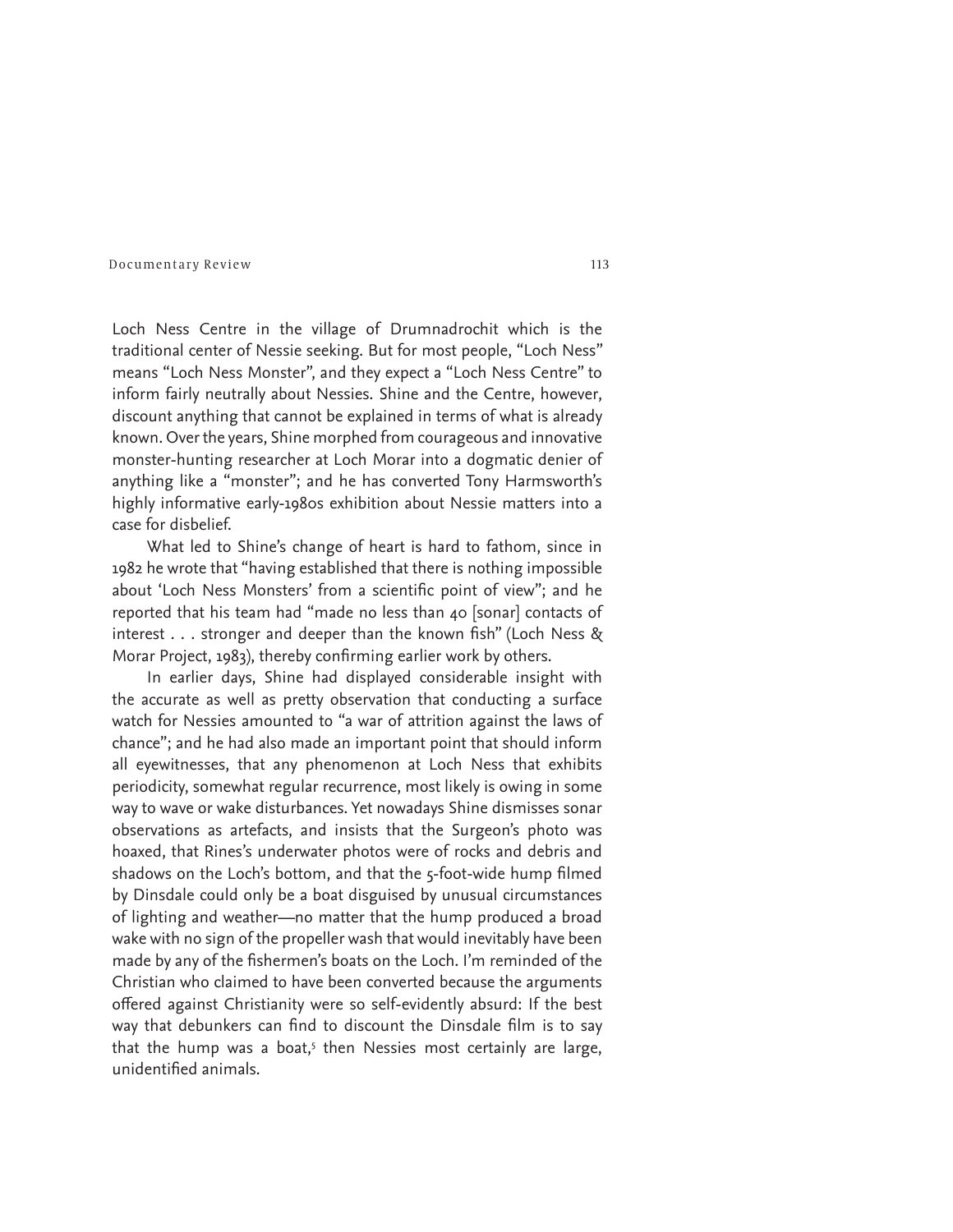114 Henry H. Bauer

### **NOTES**

- <sup>1</sup> https://www.travelchannel.com/shows/loch-ness-monster-new-evidence
- <sup>2</sup> That eDNA work is not easy or infallible is pointed out in a comment on Roland Watson's informative and reliable blog:

 ". . . as with any tests that involve biologicals, there are error rates. And eDNA is not immune to these errors. . . . eDNA testing is also affected by seasonal changes—of how creatures operate in their environment, as well as the quality of the effluent at different times of the year, and so on. . . . [F]or eDNA testing to detect creatures properly there would have to be such testing throughout Loch Ness on a quarterly basis over probably at least two years, and probably have close to 350 to 450 sampling points—and doing this at least at five or six different consistent depths." http:// lochnessmystery.blogspot.com/2019/10/looking-back-on-ednaresults.html?showComment=1571098925729#c7083682203925655134

 I think that Roland correctly pointed out that nothing was taken way down deep, and there probably should have been. Also, eDNA actually lasts much, much longer in soils than in water. So taking samples off the Loch bottom might be a fruitful endeavor. Indeed, there are several clues indicating that Nessies spend most of their time down deep, possibly in the two basins known to be deeper than 200 m (Shine & Martin, 1988).

- <sup>3</sup> See the bibliography, comprehensive up to the early 1980s, of books, chapters, articles, and news media reports in Bauer (1986, 201–233). Significant books tending to imply belief that Nessies are real include those by Dinsdale (1961, 1966, 1975), Rupert Gould (1934), Roy Mackal (1976), and Constance Whyte (1957); the disbelieving viewpoint is expounded for instance by Binns (1983), Burton (1961), and Steuart Campbell (1986).
- 4 I much prefer not to call it a documentary.
- <sup>5</sup> The Dinsdale film, with extract stills comparing hump and reference boat, can be viewed at https://www.themanwhofilmednessie.com/ tims-nessie-film.html